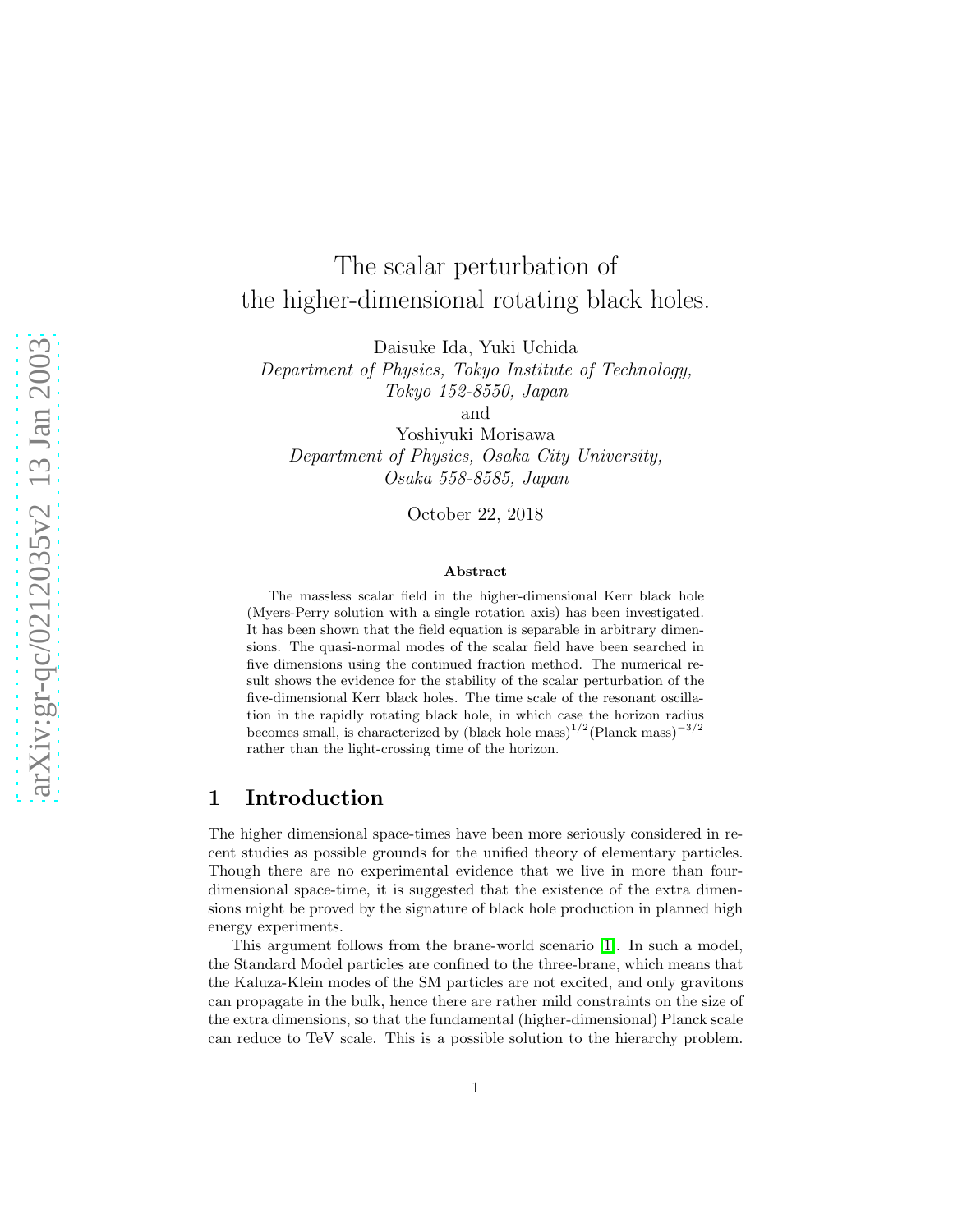Another type of the brane-world models has been proposed by Randall and Sundrum, which utilize the warped metric of the AdS space.

If the fundamental scale is given by TeV, the black holes will be produced at the future colliders such as the CERN Large Hadron Collider (LHC), of which center of mass energy is 14TeV [\[2,](#page-7-1) [3\]](#page-7-2). Though the classical approximation might be marginal for hypothetical black holes to be produced at LHC, we shall here discuss the higher-dimensional classical black holes, which is relevant for future colliders beyond the LHC. Recent studies show that the higher-dimensional black holes might be qualitatively rather different from usual four-dimensional ones.

Significantly, the stationary black hole solutions are shown to be nonunique, while the uniqueness of static black hole has been established [\[5\]](#page-7-3). There are fivedimensional Kerr solution, while Emparan and Reall [\[6\]](#page-7-4) have recently found the rotating black ring solution with  $S^1 \times S^2$  horizon, and there exists a parameter ranges where Kerr black hole and black ring have the common mass M and the angular momentum J. The dimensionless Kerr parameter  $a_* := a/r_H$ , where  $a = 3J/2M$  is the Kerr parameter and  $r_H$  the horizon radius, are characteristic quantity determining the property of the five-dimensional Kerr black hole, which are equivalent to the another dimensionless quantity  $J^2/GM^3$  via

$$
\frac{J^2}{GM^3} = \frac{32}{27\pi} \frac{a_*^2}{a_*^2 + 1}.
$$
 (1)

The five-dimensional Kerr black hole can have arbitrary  $a_* > 0$  for fixed total mass. Consider a sequence of the solution with the mass being fixed. Starting with  $a_* = 0$  (Schwarzschild black hole), spin up the black hole. At  $a_* = 2.3$ , there emerge two branches of black ring solutions with same J, both have less horizon area than the Kerr black hole. However, for  $a_* > 2.8$ , the horizon area of the larger black ring exceeds that of the Kerr black hole with same J. Since the horizon area is just the black hole entropy, it means that the five-dimensional Kerr black hole are entropically unfavourable in microcanonical ensemble. Though this is a purely thermodynamical argument, one might wonder the stability of the rapidly rotating black holes, and this is the subject of the present paper.

As a simplest case, we here investigate the massless scalar field in the fivedimensional Kerr background. We formulate in arbitrary dimensions for later convenience, and then concentrate on the five-dimensional case in actual computation. The separability in five-dimensional case has been shown in Ref [\[8\]](#page-7-5).

### 2 Kerr metric in higher dimensions

<span id="page-1-0"></span>The metric of the  $(4+n)$ -dimensional Kerr metric with only one non-zero angular momentum is given in Boyer-Lindquist-type coordinates by [\[4\]](#page-7-6)

$$
g = -\frac{\Delta - a^2 \sin^2 \theta}{\Sigma} dt^2 - \frac{2a(r^2 + a^2 - \Delta)}{\Sigma} dt d\varphi
$$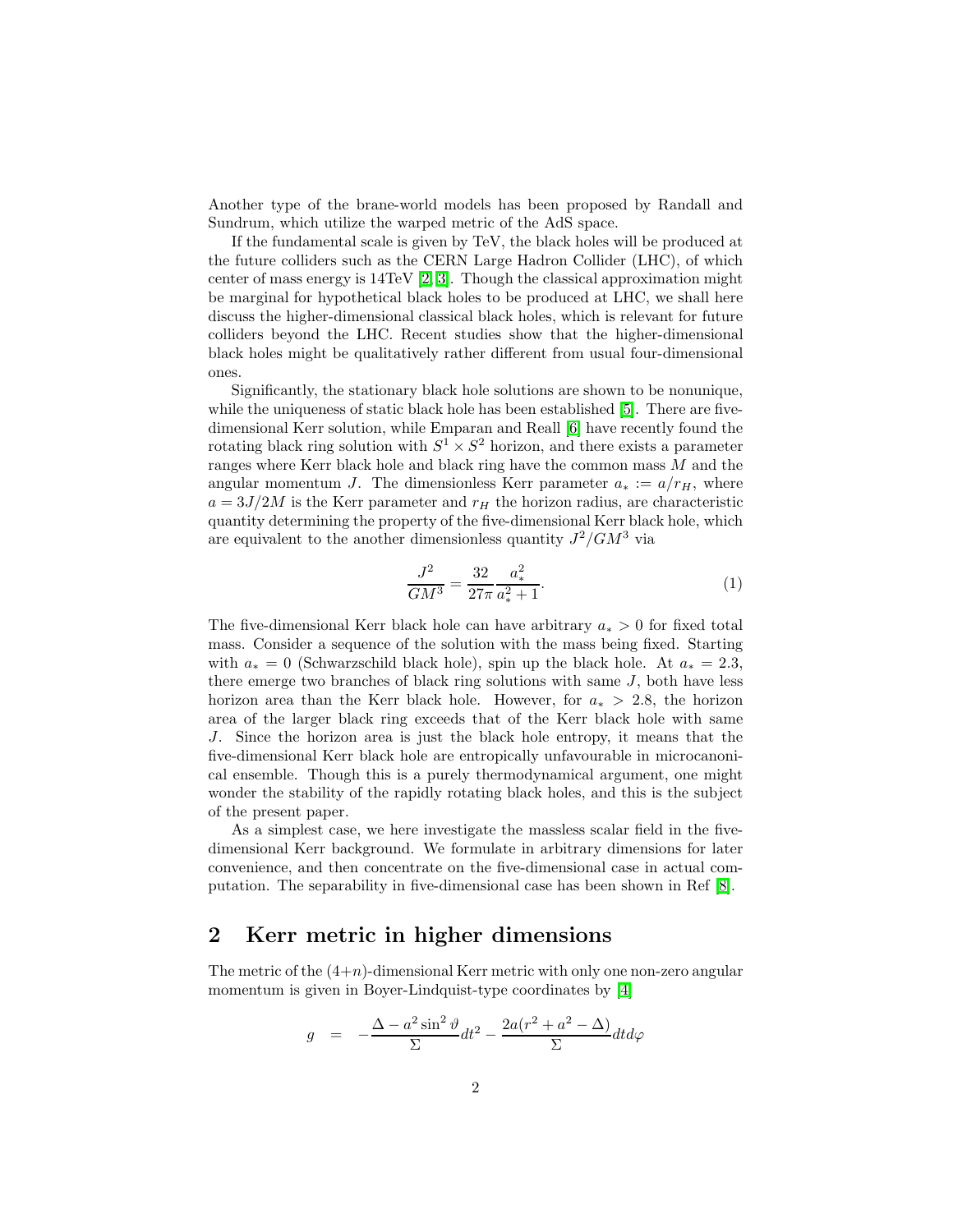$$
+\frac{(r^2+a^2)^2-\Delta a^2\sin^2\vartheta}{\Sigma}\sin^2\vartheta d\varphi^2
$$
  
+
$$
\frac{\Sigma}{\Delta}dr^2+\Sigma d\vartheta^2+r^2\cos^2\vartheta d\Omega_n^2,
$$
 (2)

where

$$
\Sigma = r^2 + a^2 \cos^2 \vartheta,\tag{3}
$$

$$
\Delta = r^2 + a^2 - \mu r^{1-n}, \tag{4}
$$

and  $d\Omega_n^2$  denotes the standard metric of the unit *n*-sphere. This metric describes a rotating black hole in asymptotically flat, empty space-time with mass and angular momentum proportional to  $\mu$  and  $\mu a$ , respectively. Hereafter,  $\mu, a > 0$ are assumed.

The event horizon is located at  $r = r_H$ , such that  $\Delta|_{r=r_H} = 0$ , which is homeomorphic to  $S^{2+n}$ . When  $n = 1$ , an event horizon exists only when  $a < \sqrt{\mu}$ , and the event horizon shrinks to zero-area in the extreme limit  $a \to \sqrt{\mu}$ . On the other hand, when  $n \geq 2$ ,  $\Delta = 0$  has exactly one positive root for arbitrary  $a > 0$ . Thus, there are no extreme Kerr black holes in higher dimensions.

## 3 Separation of variables of massless scalar field equations

Here we consider the scalar perturbation on the background metric [\(2\)](#page-1-0). Fortunately, the massless scalar equation turns out to be separable. We shall just comment that the Hamilton-Jacobi equation for a test particle is also separable, so that we have so-called the Carter constant in arbitrary dimensions.

We put  $\phi = e^{i\omega t - im\varphi} R(r) S(\vartheta) Y(\Omega)$  into the massless scalar field equation  $\nabla^2 \phi = 0$ , where  $Y(\Omega)$  is the hyperspherical harmonics on *n*-sphere, of which eigenvalues given by  $-j(j+n-1)$   $(j = 0, 1, 2, \cdots)$ . Then we obtain the separated equations

$$
\frac{1}{\sin \vartheta \cos^n \vartheta} \left( \frac{d}{d\vartheta} \sin \vartheta \cos^n \vartheta \frac{dS}{d\vartheta} \right) + \left[ \omega^2 a^2 \cos^2 \vartheta \right. \n-m^2 \csc^2 \vartheta - j(j+n-1) \sec^2 \vartheta + A \right] S = 0,
$$
\n(5)

<span id="page-2-1"></span><span id="page-2-0"></span>and

$$
r^{-n}\frac{d}{dr}\left(r^{n}\Delta\frac{dR}{dr}\right) + \left\{\frac{\left[\omega(r^{2}+a^{2})-ma\right]^{2}}{\Delta} - \frac{j(j+n-1)a^{2}}{r^{2}} - \lambda\right\}R = 0,
$$
\n(6)

where  $\lambda := A - 2m\omega + \omega^2 a^2$ .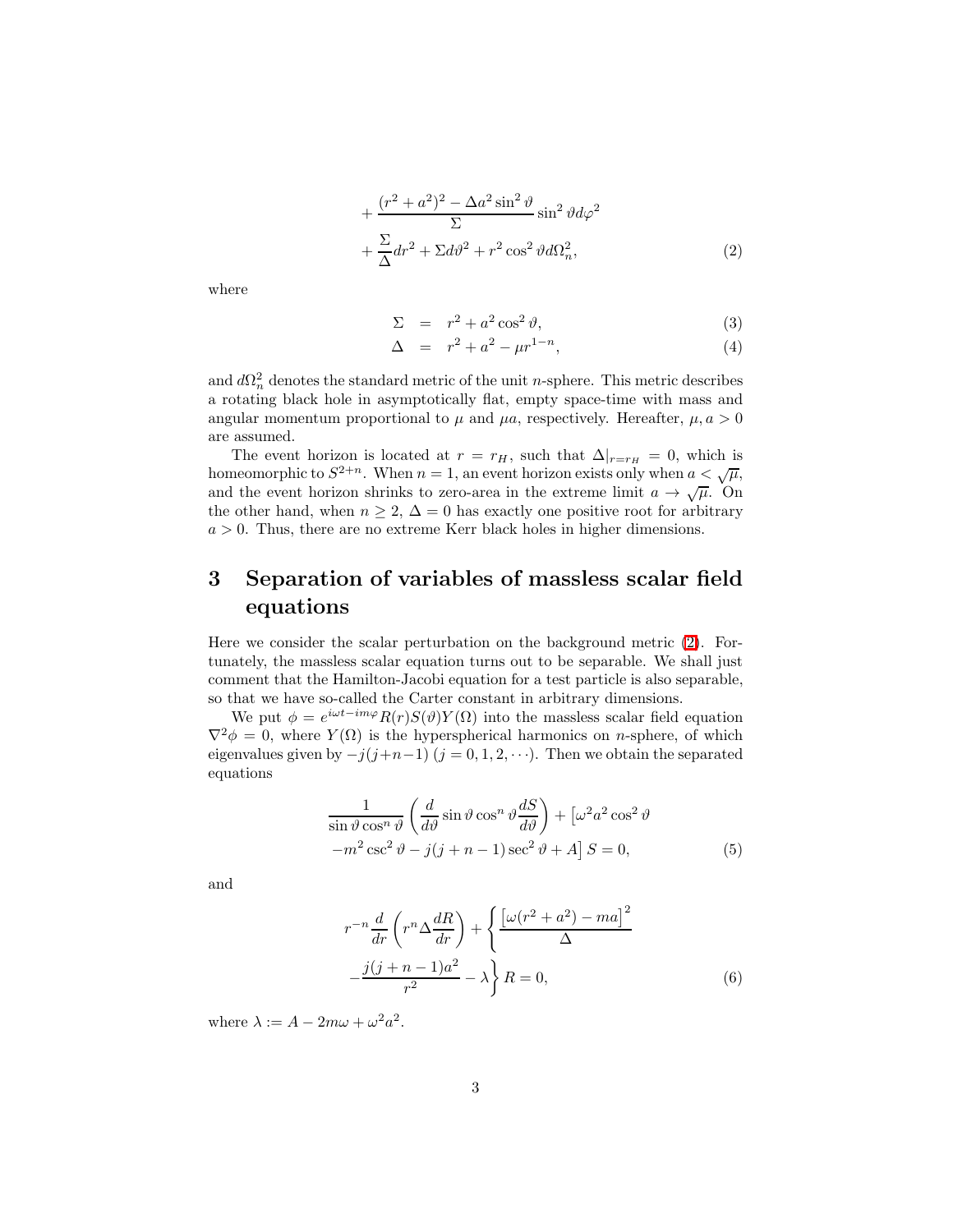We consider the eigenvalue problem of Eqs. [\(5\)](#page-2-0) and [\(6\)](#page-2-1) subject to the quasinormal boundary condition. This boundary condition is given by

$$
R \sim (r - r_H)^{i\sigma}, \quad (r \to r_H)
$$
  
\n
$$
R \sim r^{-(n+2)/2} e^{-i\omega r}, \quad (r \to +\infty)
$$
\n(7)

where

$$
\sigma := \frac{(r_H^2 + a^2)\omega - ma}{(n-1)(r_H^2 + a^2) + 2r_H^2} \tag{8}
$$

has been determined by the asymptotic behavior of the Eq. [\(6\)](#page-2-1). In other words, the waves are purely ingoing at the horizon and purely outgoing at the infinity.

#### 3.1 Possible Unstable Modes

Here we show along the line of Detweiler and Ipser [\[12\]](#page-8-0) that the possible unstable mode is restricted to some region of the complex  $\omega$ -plane. We assume that Eqs. [\(5\)](#page-2-0) and [\(6\)](#page-2-1) have an unstable eigenmode with frequency  $\omega$ :

$$
\omega = \omega_R + i\omega_I, \quad \omega_I < 0,\tag{9}
$$

where  $\omega_R$  and  $\omega_I$  are the real and imaginary part of  $\omega$ , respectively. Multiplying scalar field equation  $\nabla^2 \phi = 0$  by  $r^n \sin \vartheta \cos^n \vartheta \Sigma \phi^*$ , and integrating over the region outside the event horizon, we obtain

$$
\int \int \left\{-2\omega_R \left[\frac{\Sigma(r^2+a^2)+\mu a^2r^{1-n}\sin^2\vartheta}{\Delta}\right] + m\frac{2a\mu r^{1-n}}{\Delta}\right\} |\phi|^2 r^n \sin\vartheta \cos^n\vartheta dr d\vartheta \neq 0
$$

<span id="page-3-1"></span><span id="page-3-0"></span>and

$$
\int \int \left\{ \left[ j(j+n-1) \left( \sec^2 \vartheta + \frac{a^2}{r^2} \right) + (\omega_I^2 - \omega_R^2) \left[ \frac{\Sigma (r^2 + a^2) + \mu a^2 r^{1-n} \sin^2 \vartheta}{\Delta} \right] \right. \right.+ m\omega_R \frac{2a\mu r^{1-n}}{\Delta} + m^2 \left( \csc^2 \vartheta - \frac{a^2}{\Delta} \right) \right] |\phi|^2 + \Delta \left| \frac{\partial \phi}{\partial r} \right|^2 + \left| \frac{\partial \phi}{\partial \vartheta} \right|^2 \right\} r^n \sin \vartheta \cos^n \vartheta dr d\vartheta \{40\}
$$

The Equation [\(10\)](#page-3-0) implies that  $m\omega_R > 0$  holds when  $m \neq 0$ , and  $\omega_R = 0$  when  $m = 0$ . Since  $\Delta \geq 0$  is monotonically increasing function for  $r > r_H$ , we have

$$
r^{n-1} \left[ \Sigma (r^2 + a^2) + \mu a^2 r^{1-n} \sin^2 \vartheta \right]
$$
  
=  $r^{n-1} \left[ (r^2 + a^2)^2 - a^2 \Delta \sin^2 \vartheta \right] \ge r^{n-1} \left[ (r^2 + a^2)^2 - a^2 \Delta \right]$   
=  $r^{n+3} + r^{n+1} a^2 + \mu a^2$   
>  $r_H^{n+3} + r_H^{n+1} a^2 + \mu a^2$  (12)

Then, from Eq. [\(10\)](#page-3-0), the real part of  $\omega$  turns out to be bounded:

$$
|\omega_R| < \frac{|m|a\mu}{r_H^{n+3} + a^2 r_H^{n+1} + \mu a^2} = \frac{|m|a}{\mu r_H^{1-n}} := |m|\omega_H. \tag{13}
$$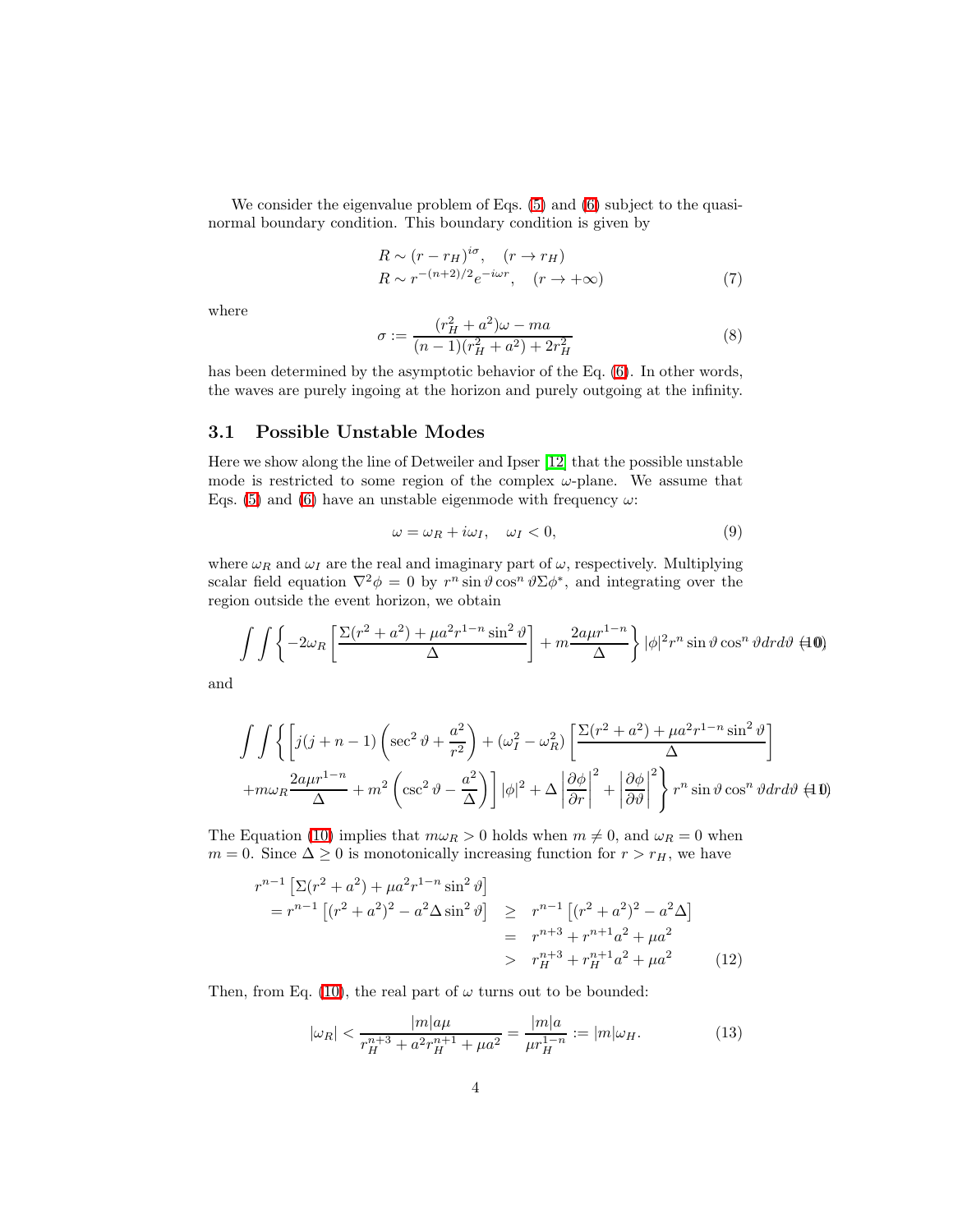On the other hand, using a similar inequality

$$
r^{n-1}[(r^2 + a^2)^2 - a^2 \Delta \sin^2 \vartheta] \geq r^{n+3} + r^{n+1}a^2 + \mu a^2
$$
  
 
$$
\geq r_H^{n+3} + r_H^{n+1}a^2 + \mu a^2,
$$
 (14)

Eq. [\(11\)](#page-3-1) leads to the inequality

$$
\omega_I^2 \le \omega_R^2 + \frac{m^2 a}{r_H^2} \omega_H, \quad (n \ge 1), \tag{15}
$$

$$
\omega_I^2 \le (|\omega_R| - |m|\omega_H)^2, \quad (n = 1).
$$
 (16)

In particular, it turns out that there no unstable mode in the axisymmetric  $(m = 0)$  and the Schwarzschild  $(a = 0)$  cases. In the non-axisymmetric case, when unstable modes are not ruled out, we rely on the numerical calculation.

### 4 Numerical Computation

Here we employ the continued fraction method [\[9,](#page-8-1) [10,](#page-8-2) [14\]](#page-8-3) for this problem, which can determine the resonant frequency  $\omega$  and the separation constant A with very high accuracy. We assume the following series expansion for S

$$
S = (\sin \vartheta)^{|m|} (\cos \vartheta)^j \sum_{k=0}^{\infty} a_k (\cos^2 \vartheta)^k, \qquad (17)
$$

which automatically satisfies the regular boundary conditions at  $\vartheta = 0, \pi/2$ whenever converges. Substituting this into Eq. [\(5\)](#page-2-0), we obtain the three-term recurrence relations

$$
\alpha_0 a_1 + \beta_0 a_0 = 0,\t\t(18)
$$

$$
\alpha_k a_{k+1} + \beta_k a_k + \gamma_k a_{k-1} = 0, \quad (k = 1, 2, \cdots)
$$
 (19)

where

$$
\alpha_k = -8(k+1)(2j+n+2k+1), \tag{20}
$$

$$
\beta_k = 2[(j+|m|+2k)(j+n+|m|+2k+1)-A], \qquad (21)
$$

$$
\gamma_k = -\omega_*^2 a_*^2. \tag{22}
$$

Here we have defined the dimensionless quantity  $\omega_* := \omega r_H$  and  $a_* := a/r_h$ , since the behavior of the system depends only on  $a_*$ . When  $a_* = 0$ , the eigenvalue  $A$  is explicitly determined from the requirement that the series expansion ends within finite terms, since otherwise divergent. Thus we have

$$
A = (2\ell + j + |m|)(2\ell + j + |m| + n + 1) + O(\omega_* a_*),
$$
  

$$
(\ell = 0, 1, 2, \cdots)
$$
 (23)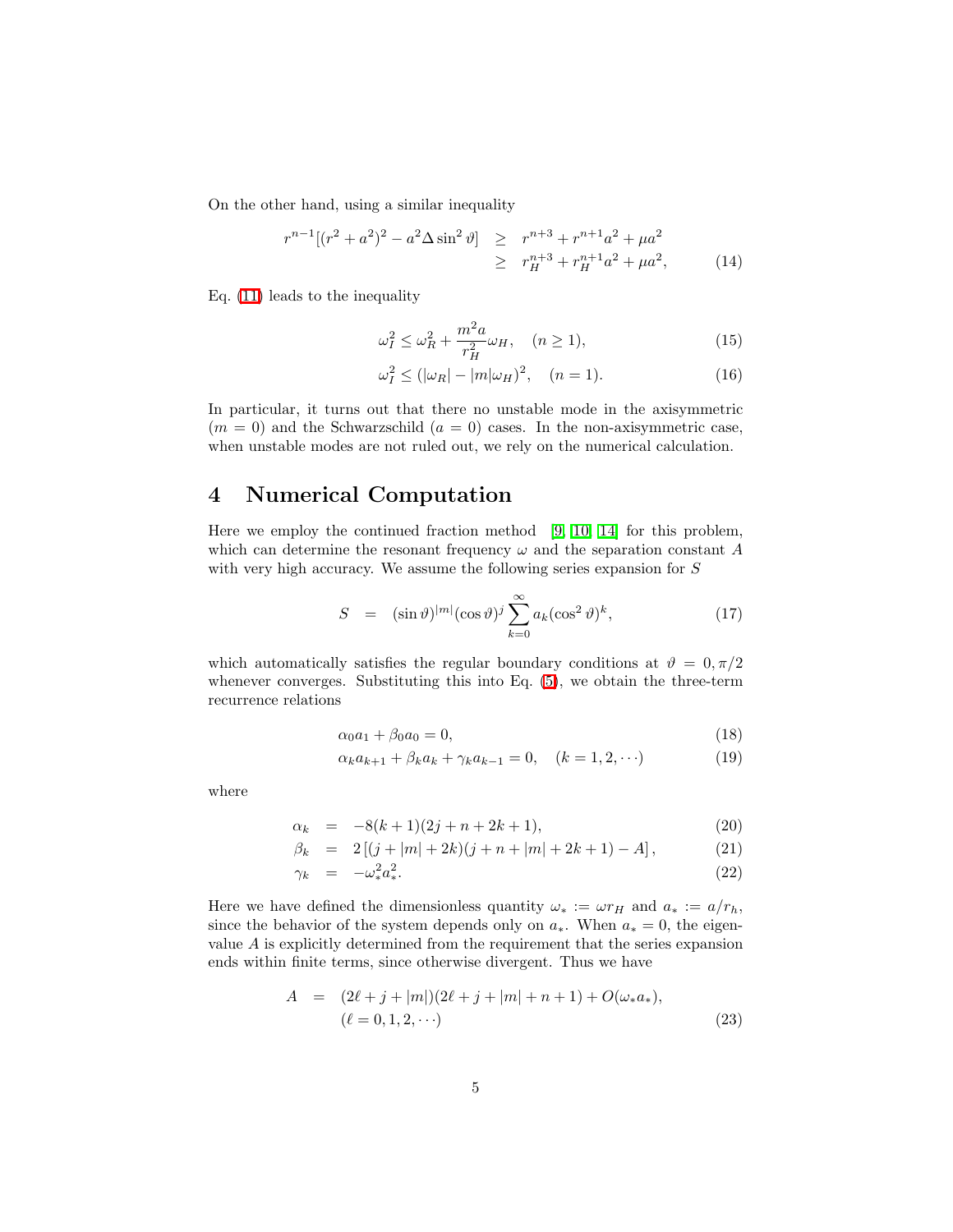and the 0th-order eigenfunctions are given in terms of the Jacobi polynomials:

$$
P_{\ell jm} = (\sin \vartheta)^{|m|} (\cos \vartheta)^j
$$
  
 
$$
\times F\left(-\ell, \ell+j+|m|+\frac{n+1}{2}, j+\frac{n+1}{2}; \cos^2 \vartheta\right).
$$
 (24)

<span id="page-5-0"></span>In a similar way, we expand the radial function  $R$  into the form

$$
R = e^{-i\omega_*r} \left(\frac{r - r_H}{r_H}\right)^{i\sigma} \left(\frac{r + r_H}{r_H}\right)^{-(n+2)/2 - i\sigma}
$$

$$
\times \sum_{k}^{\infty} b_k \left(\frac{r - r_H}{r + r_H}\right)^k,
$$
(25)

which automatically satisfies the quasi-normal boundary condition, whenever convergent.

When  $n = 1$ , substituting Eq. [\(25\)](#page-5-0) into Eq. [\(6\)](#page-2-1), we obtain the five-term recurrence relations

$$
\tilde{\alpha}_k b_{k+1} + \tilde{\beta}_k b_k + \tilde{\gamma}_k b_{k-1} + \tilde{\delta}_k b_{k-2} + \tilde{\epsilon}_k b_{k-3} = 0,
$$
\n
$$
(k = 0, 1, \cdots)
$$
\n
$$
(26)
$$

where  $b_{-1} = b_{-2} = \cdots = 0$  and coefficients are given by

$$
\tilde{\alpha}_k = 4(k+1)(k+1+2i\sigma), \tag{27}
$$

$$
\tilde{\beta}_k = -6 - 4k - 4(k+1)^2 a_*^2 - 4\lambda + 32\omega_* \sigma \n+ i \left[ 2ma_* - (16k+10+2a_*^2)\omega_* \right],
$$
\n(28)

$$
\tilde{\gamma}_k = -8k^2 + 4k - 11 + 8j^2 a_*^2 - 8\lambda + 64\omega_*\sigma
$$

$$
-4i(4k-1)(2\omega_* + \sigma),
$$
  
\n
$$
-8 + 4k - 4i^2\sigma^2 - 4\lambda + 32\omega \sigma
$$
 (29)

$$
\begin{aligned}\n\tilde{\delta}_k &= -8 + 4k - 4j^2 a_*^2 - 4\lambda + 32\omega_* \sigma \\
&- 4i \left[ 4(k-1)\omega_* - \sigma \right],\n\end{aligned} \tag{30}
$$

$$
\tilde{\epsilon}_k = +(2k-3)(2k-3+4i\sigma). \tag{31}
$$

For  $n \geq 2$ , the recurrence relations have more terms. In what follows, we restrict ourselves on the  $n = 1$  case as a simple case. The five-term recurrence relations reduce to the four-term ones

$$
\tilde{\alpha}'_k b_{k+1} + \tilde{\beta}'_k b_k + \tilde{\gamma}'_k b_{k-1} + \tilde{\delta}'_k b_{k-2} = 0, \quad (k = 0, 1, \cdots)
$$
\n(32)

via the Gaussian elimination:

$$
\tilde{\alpha}'_1 = \tilde{\alpha}_1, \quad \tilde{\beta}'_1 = \tilde{\beta}_1, \quad \tilde{\gamma}'_1 = \tilde{\gamma}_1,\tag{33}
$$

$$
\tilde{\alpha}'_2 = \tilde{\alpha}_2, \quad \tilde{\beta}'_2 = \tilde{\beta}_2, \quad \tilde{\gamma}'_2 = \tilde{\gamma}_2, \quad \tilde{\delta}'_2 = \tilde{\delta}_2,\tag{34}
$$

$$
\begin{array}{rcl}\n\tilde{\alpha}'_k & = & \tilde{\alpha}_k, \quad \tilde{\beta}'_k = \tilde{\beta}_k - \tilde{\alpha}'_{k-1} \tilde{\epsilon}_k / \tilde{\delta}'_{k-1}, \\
\tilde{\gamma}'_k & = & \tilde{\gamma}_k - \tilde{\beta}'_{k-1} \tilde{\epsilon}_k / \tilde{\delta}'_{k-1}, \quad \tilde{\delta}'_k = \tilde{\gamma}_k - \tilde{\beta}'_{k-1} \tilde{\epsilon}_k / \tilde{\delta}'_{k-1}, \\
& (k = 3, 4, \cdots)\n\end{array} \tag{35}
$$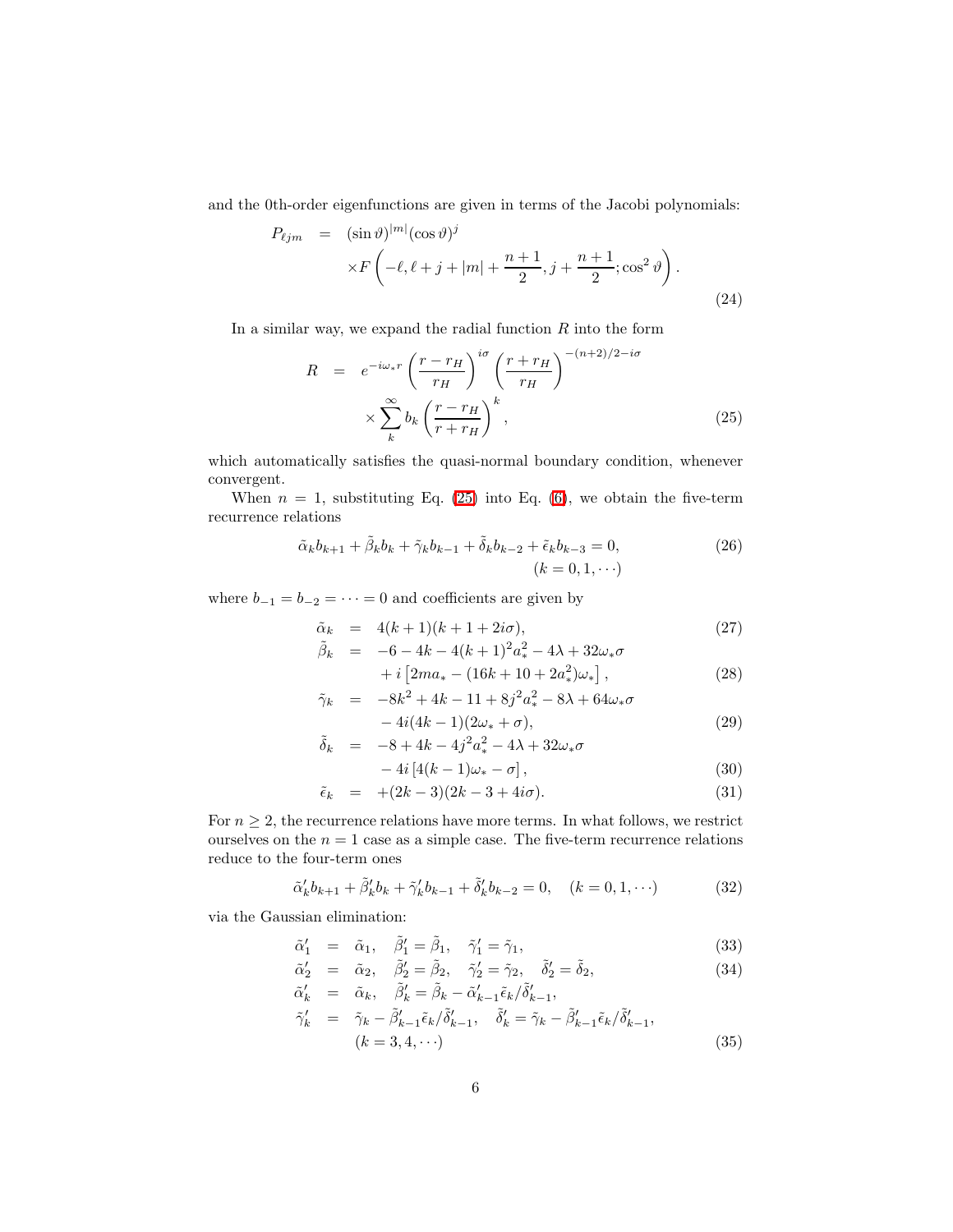The similar procedure

$$
\begin{array}{rcl}\n\tilde{\alpha}_1'' & = & \tilde{\alpha}_1', \quad \tilde{\beta}_1'' = \tilde{\beta}_1', \quad \tilde{\gamma}_1'' = \tilde{\gamma}_1', \\
\tilde{\alpha}_k'' & = & \tilde{\alpha}_k', \quad \tilde{\beta}_k'' = \tilde{\beta}_k' - \tilde{\alpha}_{k-1}'' \tilde{\delta}_k' / \tilde{\gamma}_{k-1}'',\n\end{array} \tag{36}
$$

$$
\tilde{\alpha}_k'' = \tilde{\alpha}_k', \quad \tilde{\beta}_k'' = \tilde{\beta}_k' - \tilde{\alpha}_{k-1}'' \tilde{\delta}_k' / \tilde{\gamma}_{k-1}'', \n\tilde{\gamma}_k'' = \tilde{\gamma}_k' - \tilde{\beta}_{k-1}'' \tilde{\delta}_k' / \tilde{\gamma}_{k-1}'', \quad (k = 2, 3, \cdots)
$$
\n(37)

leads to the three-term relations

$$
\tilde{\alpha}_k'' b_{k+1} + \tilde{\beta}_k'' b_k + \tilde{\gamma}_k'' b_{k-1} = 0. \quad (k = 0, 1, \cdots)
$$
\n(38)

<span id="page-6-0"></span>Given the three-term recurrence relations the formal expressions of the ratio of the successive coefficients are obtained in two ways:

$$
\frac{a_k}{a_{k-1}} = -\frac{\beta_{k-1}}{\alpha_{k-1}} - \frac{1}{\alpha_{k-1}} \frac{-\gamma_{k-1}\alpha_{k-2}}{\beta_{k-2} +} \cdots \frac{-\gamma_2\alpha_1}{\beta_1 +} \frac{-\gamma_1\alpha_0}{\beta_0}
$$
\n
$$
= -\frac{\gamma_k}{\beta_k +} \frac{-\alpha_k\gamma_{k+1}}{\beta_{k-1} +} \frac{-\alpha_{k+1}\gamma_{k+2}}{\beta_{k-2} +} \cdots,
$$
\n(39)

<span id="page-6-1"></span>where  $(1/x+)(y/z)$  abbreviates  $1/[x+(y/z)]$ . In a similar manner, we obtain

$$
\frac{b_{k'}}{b_{k'-1}} = -\frac{\tilde{\beta}_{k'-1}''}{\tilde{\alpha}_{k'-1}''} - \frac{1}{\tilde{\alpha}_{k'-1}''} \frac{-\tilde{\gamma}_{k'-1}''\tilde{\alpha}_{k'-2}'' \dots -\tilde{\gamma}_2''\tilde{\alpha}_1''}{\tilde{\beta}_{k'-2}''} + \dots -\frac{\tilde{\gamma}_2''\tilde{\alpha}_1''}{\tilde{\beta}_1''} \frac{-\tilde{\gamma}_{k'}''}{\tilde{\beta}_0''} \n= -\frac{\tilde{\gamma}_{k'}''}{\tilde{\beta}_{k'}''} \frac{-\tilde{\alpha}_{k'}''\tilde{\gamma}_{k'+1}'' - \tilde{\alpha}_{k'+1}''\tilde{\gamma}_{k'+2}''}{\tilde{\beta}_{k'-2}''} \dots
$$
\n(40)

For fixed k and  $k'$ , we have simultaneous equations [\(39\)](#page-6-0) and [\(40\)](#page-6-1) for two unknown complex numbers  $\omega_*$  and A. We perform the numerical evaluation of the solutions using a standard nonlinear root search algorithm provided by the MINPACK subroutine package. The equations for different sets of  $(k, k')$  are used as a numerical check.

In the case of non-rotating black hole, the first eight quasi-normal modes with several values of angular momentum obtained in our computation are plotted in Fig. [1.](#page-9-0)

Typical examples of quasi-normal modes of the five-dimensional Kerr black holes are plotted in Figs [2–](#page-10-0)[7,](#page-15-0) where the Kerr parameter  $a_*$  is continuously varied. Here the resonant frequencies are normalized by  $\sqrt{\mu}$  rather than  $r_H$ , *i.e.*, we work on  $\sqrt{1 + a_*^2} \omega_*$ -plane. Though the Kerr parameter  $a_*$  is taken to be sufficiently large values, each mode does not seem to pass through the real axis of the frequency plane in any cases. The  $m > 0$  branches seem to approach to some points on the real axis, which is a similar behaviour to the four-dimensional case [\[9,](#page-8-1) [11,](#page-8-4) [13,](#page-8-5) [16\]](#page-8-6). Though we have searched for unstable modes up to  $|m|, j \leq 5$ , they are not found.

### 5 Summary

We have investigated the massless scalar field equation in the higher-dimensional Kerr black hole background. The field equation is separable in arbitrary dimen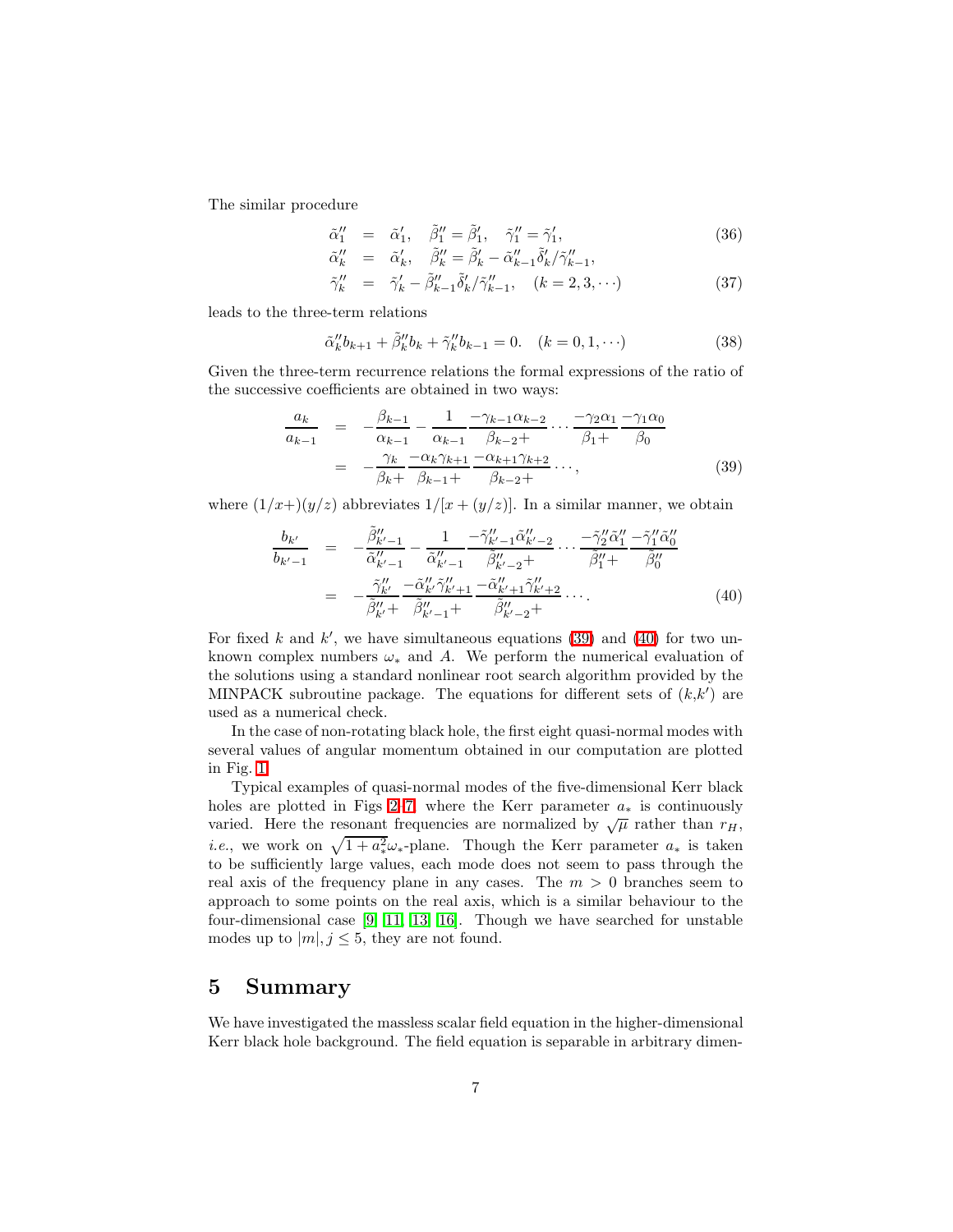sions. Under the quasi-normal boundary condition, we have searched for the resonant frequencies in the complex  $\omega_*$ -plane in the case of the five dimensions.

In the Schwarzschild case ( $a_* = 0$ ), the resonant frequencies are characterized by  $\ell$  and the excitation number N. For nonzero Kerr parameter, these resonant frequencies split for different sets of  $m$  and  $j$ . Continuously varying the Kerr parameter  $a_*$ , we keep track of resonant modes, of which trajectories are characterized by the set of wave numbers:  $(\ell, m, j, N)$ . Each trajectory does not pass through the real axis of the complex frequency plane. For  $m > 0$ , however, these trajectories seem to approach to points on the real axis of the frequency plane. The corresponding time scale of the resonant oscillation in the limit  $a_* \to 0$ , in which case the horizon radius shrinks to zero, is characterized by the mass scale  $\sim \mu^{1/2}$  rather than the light-crossing time  $\sim r_H$ .

These results show the evidence of the stability of the scalar perturbation of the five-dimensional Kerr black holes.

### Acknowledgments

The authors would like to thank R. Emparan, H. Ishihara, H. Kodama, T. Mishima, K. Nakamura, K. Nakao, K. Oda, H. Onozawa, M. Sasaki and T. Shiromizu for useful discussions and comments. D.I. was supported by JSPS Research, and this research was supported in part by the Grant-in-Aid for Scientific Research Fund (No. 6499).

#### <span id="page-7-0"></span>References

- [1] N. Arkani-Hamed, S. Dimopoulos and G.R. Dvali, Phys. Lett. B429, 263 (1998); I. Antoniadis et al., Phys. Lett. B436, 257 (1998); L. Randall and R. Sundrum, Phys. Rev. Lett. 83, 3370 (1999).
- <span id="page-7-1"></span>[2] P.C. Argyres, S. Dimopoulos and J. March-Russell, Phys. Lett. B441, 96 (1998).
- <span id="page-7-6"></span><span id="page-7-2"></span>[3] S.B. Giddings and S. Thomas, [hep-ph/0106219.](http://arxiv.org/abs/hep-ph/0106219)
- <span id="page-7-3"></span>[4] R.C. Myers and M.J. Perry, Ann. Phys. 172, 304 (1986).
- [5] G.W. Gibbons, D. Ida and T. Shiromizu, [gr-qc/0203004;](http://arxiv.org/abs/gr-qc/0203004) G.W. Gibbons, D. Ida and T. Shiromizu, Phys. Rev. Lett. 89, 041101 (2002); G.W. Gibbons, D. Ida and T. Shiromizu, Phys. Rev. D 66, 044010 (2002); M. Rogatko, Class. Quantum Grav. 19, L151 (2002).
- <span id="page-7-4"></span>[6] R. Emparan and H.S. Reall, Phys. Rev. Lett. 88, 101101 (2002).
- <span id="page-7-5"></span>[7] M. Cai and G.J. Galloway, Class. Quantum Grav. 18, 2707 (2001).
- [8] V. Frolov and D. Stojković,  $gr-qc/0211055$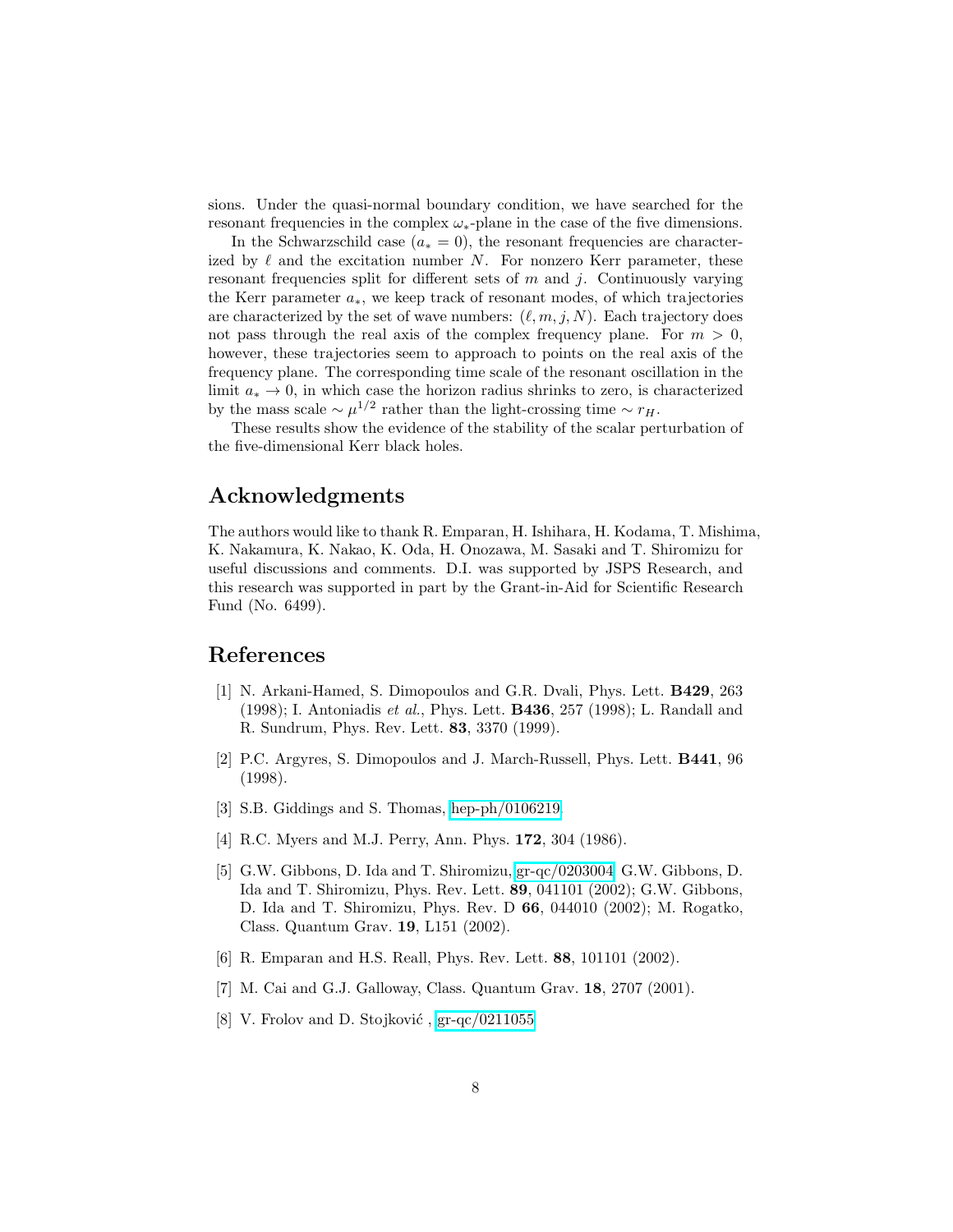- <span id="page-8-1"></span>[9] E.W. Leaver , Proc. R. Soc. London. A402, 285 (1985)
- <span id="page-8-4"></span><span id="page-8-2"></span>[10] E.W. Leaver , J. Math. Phys. 27 1238 (1986)
- [11] S.L. Detweiler and S. Chandrasekhar, Proc. R. Soc. London. A352, 381 (1977)
- <span id="page-8-5"></span><span id="page-8-0"></span>[12] S.L. Detweiler and J. R. Ipser, Astrophys. J. 185, 675 (1973).
- <span id="page-8-3"></span>[13] H. Onozawa , Phys. Rev. D 55, 3593 (1997)
- [14] W. Gautschi , SIAM Rev. 9, 24 (1967)
- <span id="page-8-6"></span>[15] W.H. Press and S. A. Teukolsky , Astrophys. J. 185, 649 (1973)
- [16] E. Seidel and S. Iyer , Phys. Rev. D 41, 374 (1990)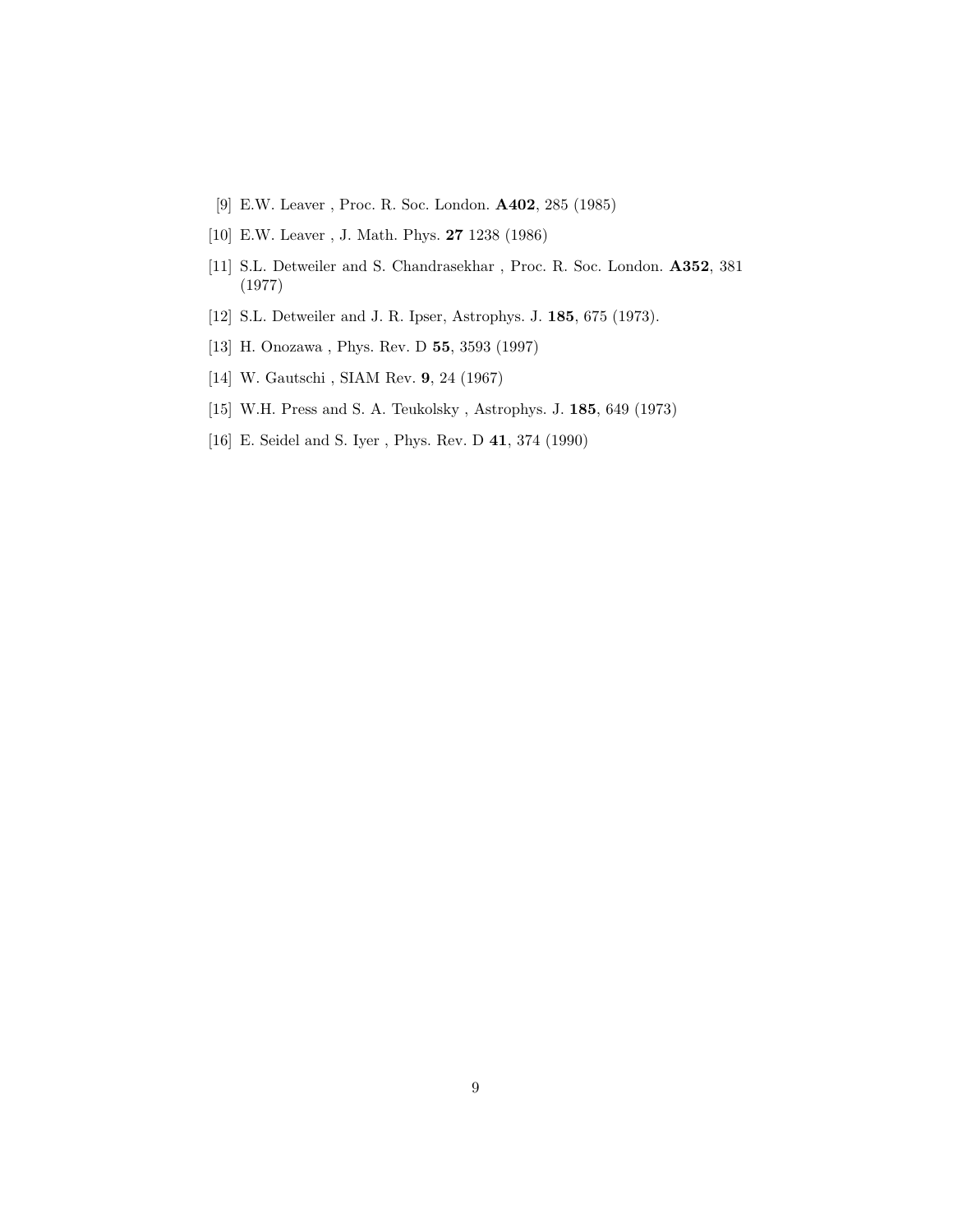

<span id="page-9-0"></span>Figure 1: For non-rotating black hole, first eight quasi-normal frequencies for  $2\ell + j + |m| = 0, \cdots, 10$  are plotted in the complex  $\omega_*$  plane.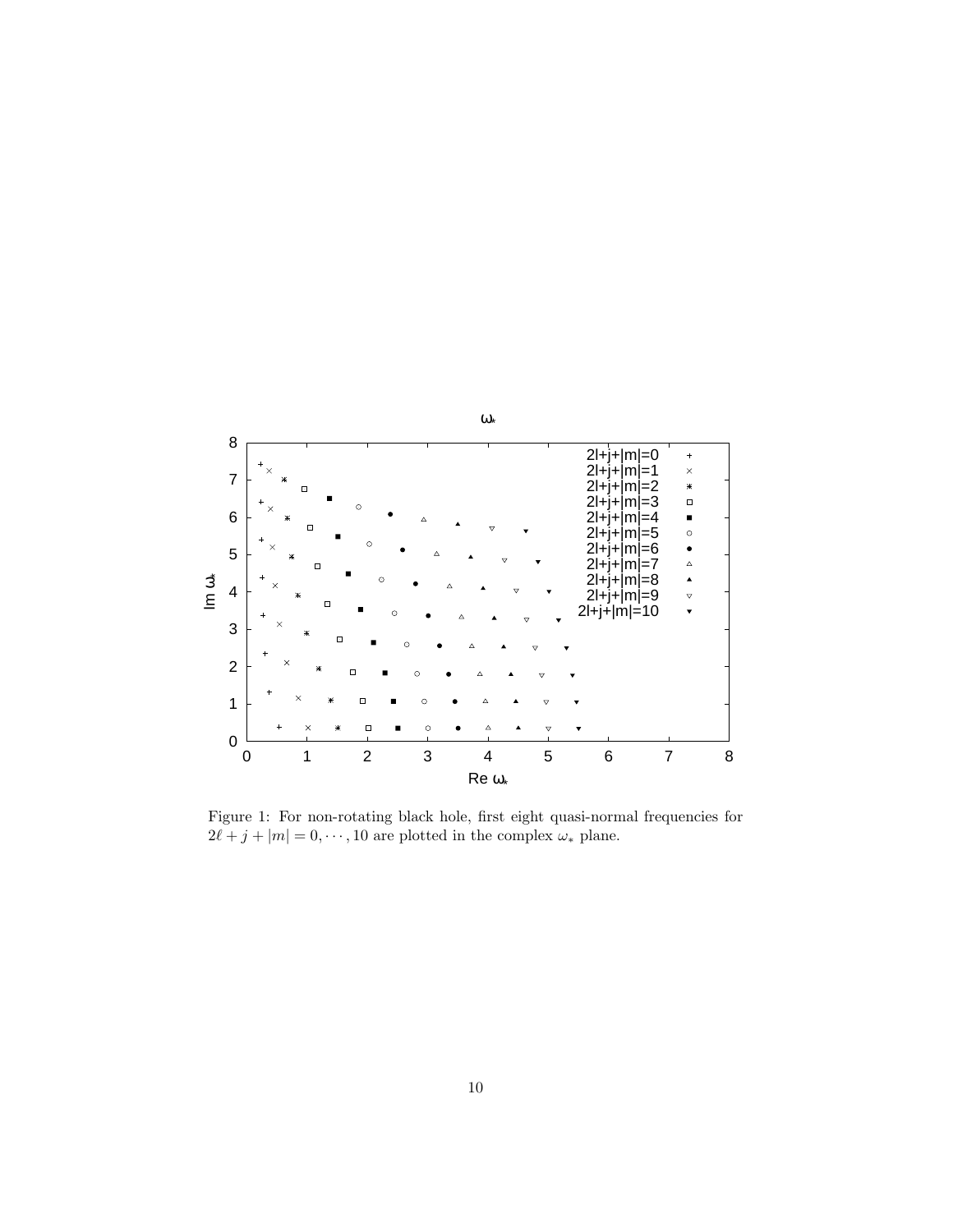

<span id="page-10-0"></span>Figure 2: The first six quasi-normal modes of Kerr black hole for  $j = 0, m = \pm 1$ ,  $\ell = 1$  are plotted in the  $\sqrt{1 + a_*^2} \omega_*$  plane. The bullets are the quasi-normal modes of Schwarzschild black hole ( $a_* = 0$ ). The right part starting from the Schwarzschild mode is the branch of the  $m = +1$  modes. The left part is the branch of the  $m = -1$  modes. The crosses are the modes with integer values of  $a_\ast.$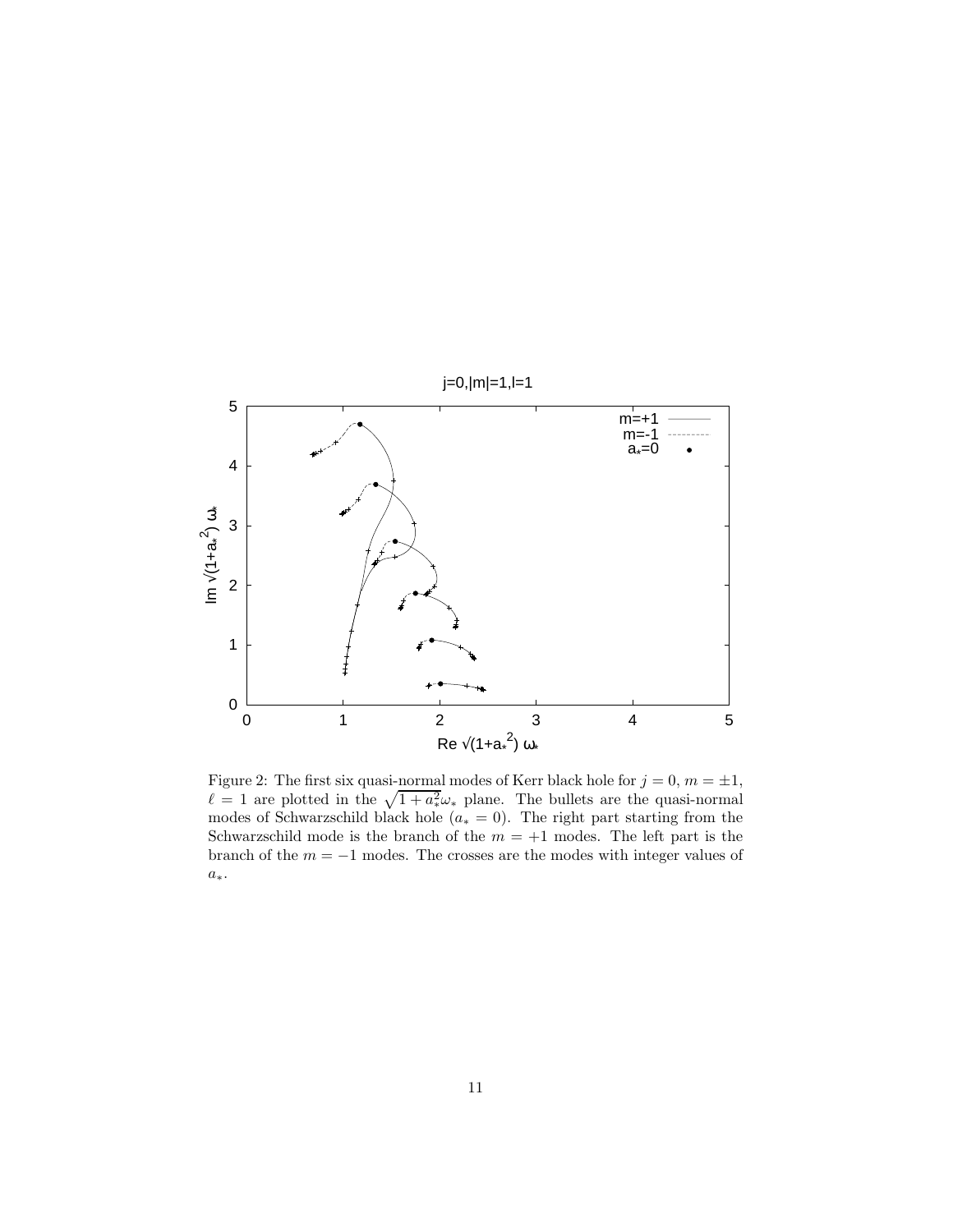

Figure 3: The first six quasi-normal modes of Kerr black hole for  $j = 1, m = \pm 1$ ,  $\ell = 1$  are plotted in the  $\sqrt{1 + a_*^2} \omega_*$  plane. The bullets are the quasi-normal modes of Schwarzschild black hole ( $a_* = 0$ ). The right part starting from the Schwarzschild mode is the branch of the  $m = +1$  modes. The left part is the branch of the  $m = -1$  modes. The crosses are the modes with integer values of  $a_\ast.$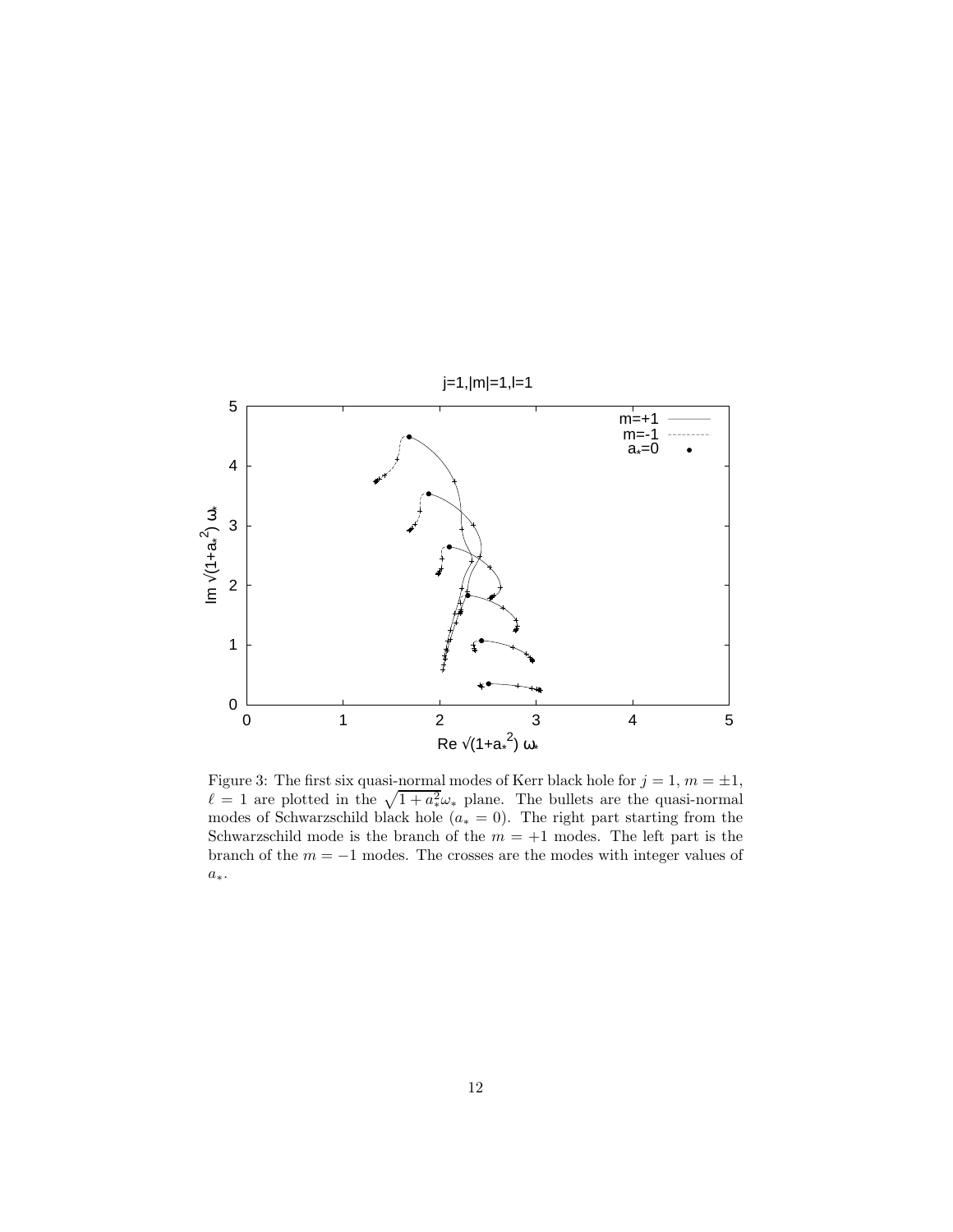

Figure 4: The first six quasi-normal modes of Kerr black hole for  $j = 2, m = \pm 1$ ,  $\ell = 1$  are plotted in the  $\sqrt{1 + a_*^2} \omega_*$  plane. The bullets are the quasi-normal modes of Schwarzschild black hole ( $a_* = 0$ ). The right part starting from the Schwarzschild mode is the branch of the  $m = +1$  modes. The left part is the branch of the  $m = -1$  modes. The crosses are the modes with integer values of  $a_\ast.$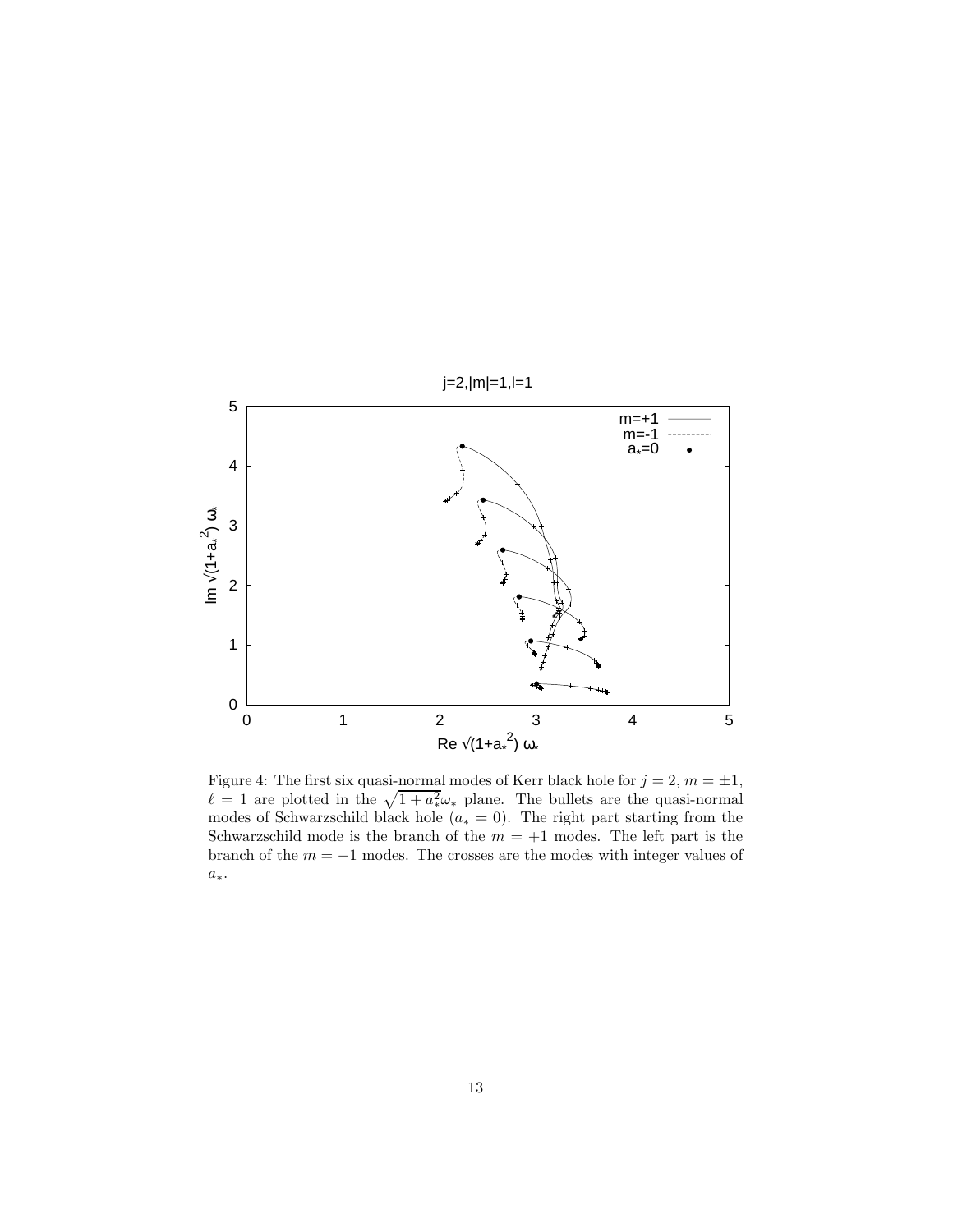

Figure 5: The first six quasi-normal modes of Kerr black hole for  $j = 0, m = \pm 2$ ,  $\ell = 1$  are plotted in the  $\sqrt{1 + a_*^2} \omega_*$  plane. The bullets are the quasi-normal modes of Schwarzschild black hole ( $a_* = 0$ ). The right part starting from the Schwarzschild mode is the branch of the  $m = +2$  modes. The left part is the branch of the  $m = -2$  modes. The crosses are the modes with integer values of  $a_\ast.$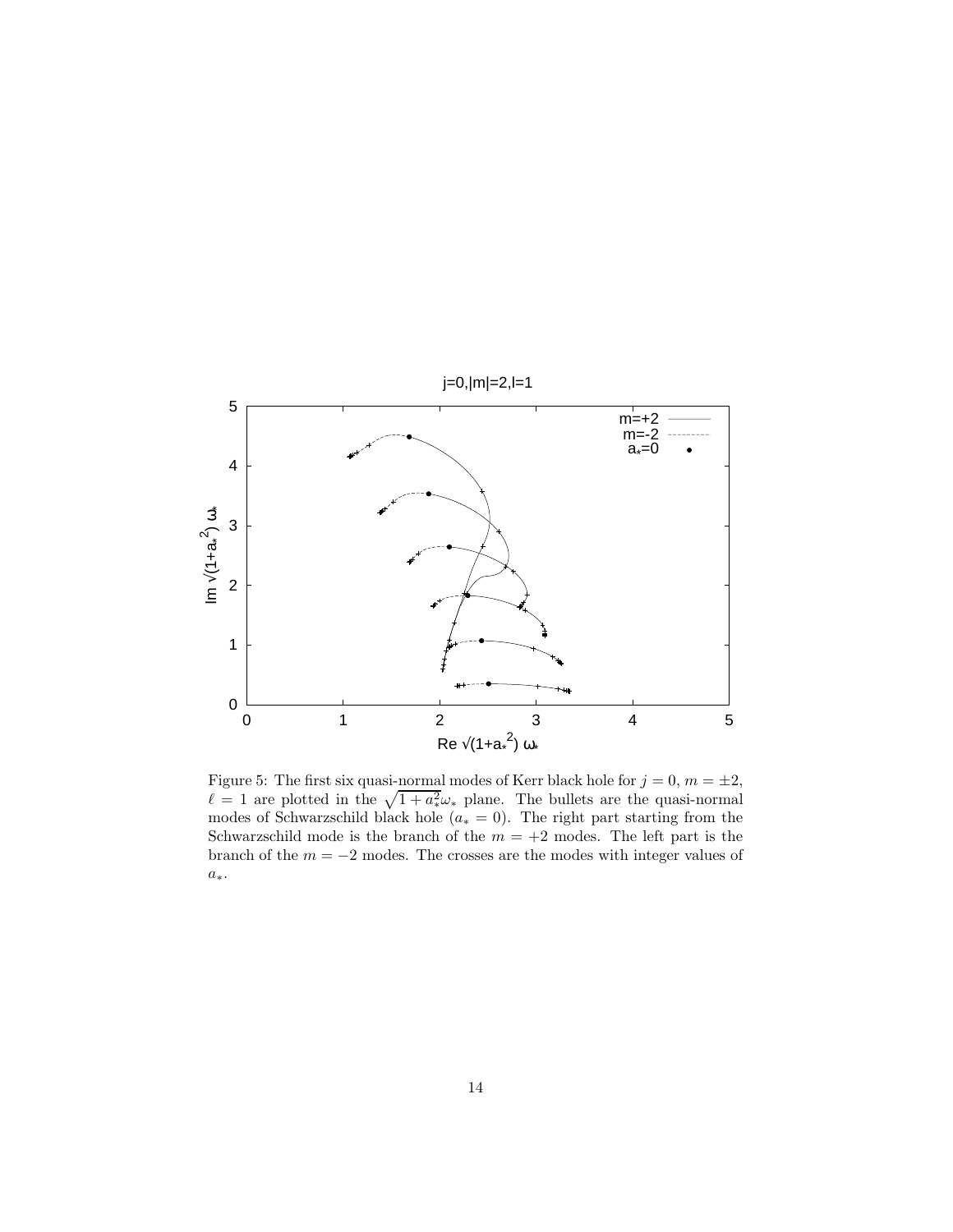

Figure 6: The first six quasi-normal modes of Kerr black hole for  $j = 1, m = \pm 2$ ,  $\ell = 1$  are plotted in the  $\sqrt{1 + a_*^2} \omega_*$  plane. The bullets are the quasi-normal modes of Schwarzschild black hole ( $a_* = 0$ ). The right part starting from the Schwarzschild mode is the branch of the  $m = +2$  modes. The left part is the branch of the  $m = -2$  modes. The crosses are the modes with integer values of  $a_\ast.$